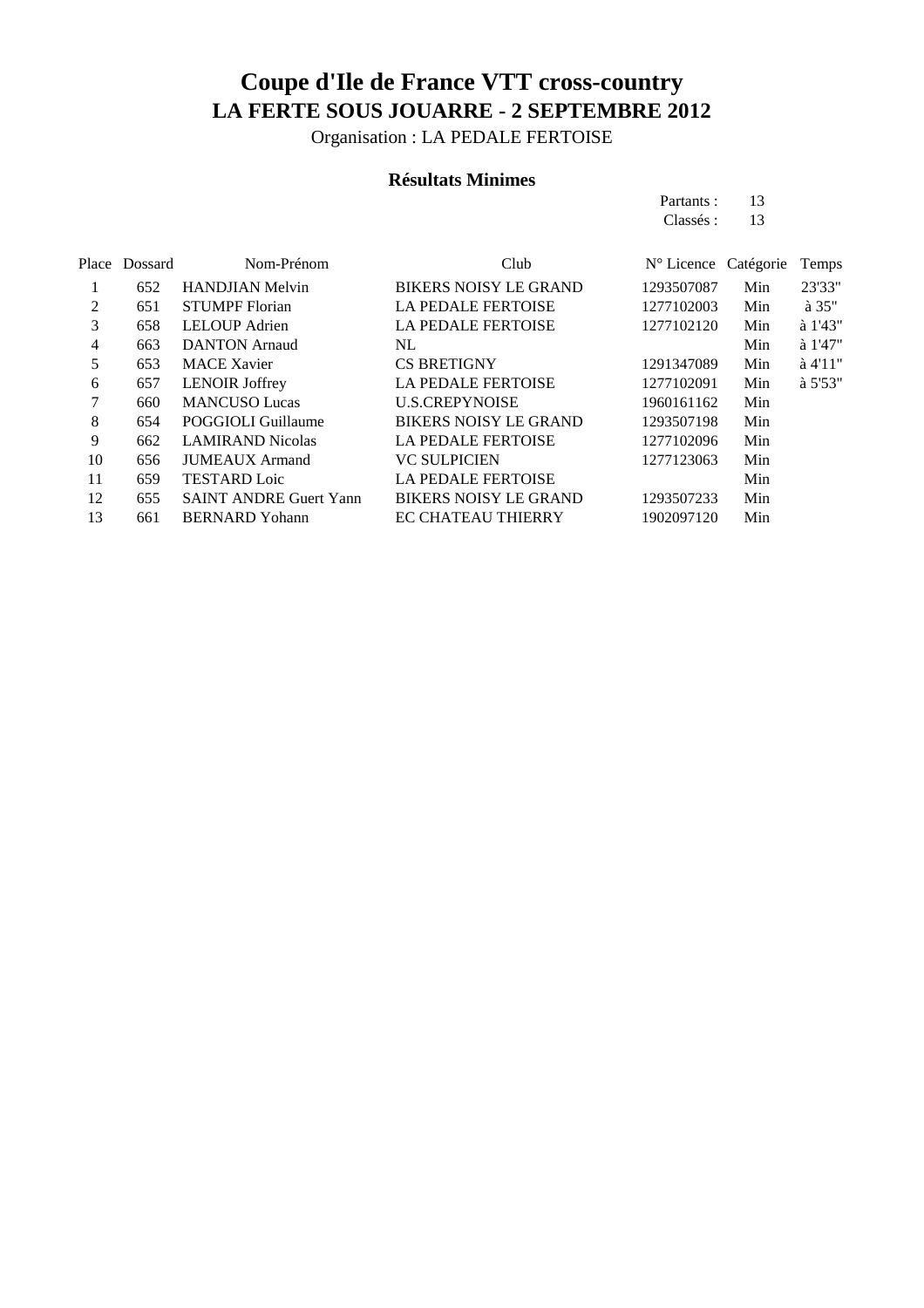Organisation : LA PEDALE FERTOISE

#### **Résultats Cadettes**

| Partants: |  |
|-----------|--|
| Classés : |  |

Place Dossard Nom-Prénom Club  $N^{\circ}$  Licence Catégorie Temps 1 501 CALDERAN Léa US DOMONT 1295702171 Cad F 29'24"

#### **Résultats Minimes Filles**

|               |                       |                         | Partants :                 |       |               |
|---------------|-----------------------|-------------------------|----------------------------|-------|---------------|
|               |                       |                         | Classés :                  |       |               |
| Place Dossard | Nom-Prénom            | Club                    | N° Licence Catégorie Temps |       |               |
|               | 602 JAFFRY Jennyfer   | <b>JS FERTE GAUCHER</b> | 1277114246                 | Min F | 31'25"        |
| 603           | <b>FONTAINE Elora</b> | <b>US MAULOISE</b>      | 1278228156                 | Min F | $\lambda$ 12" |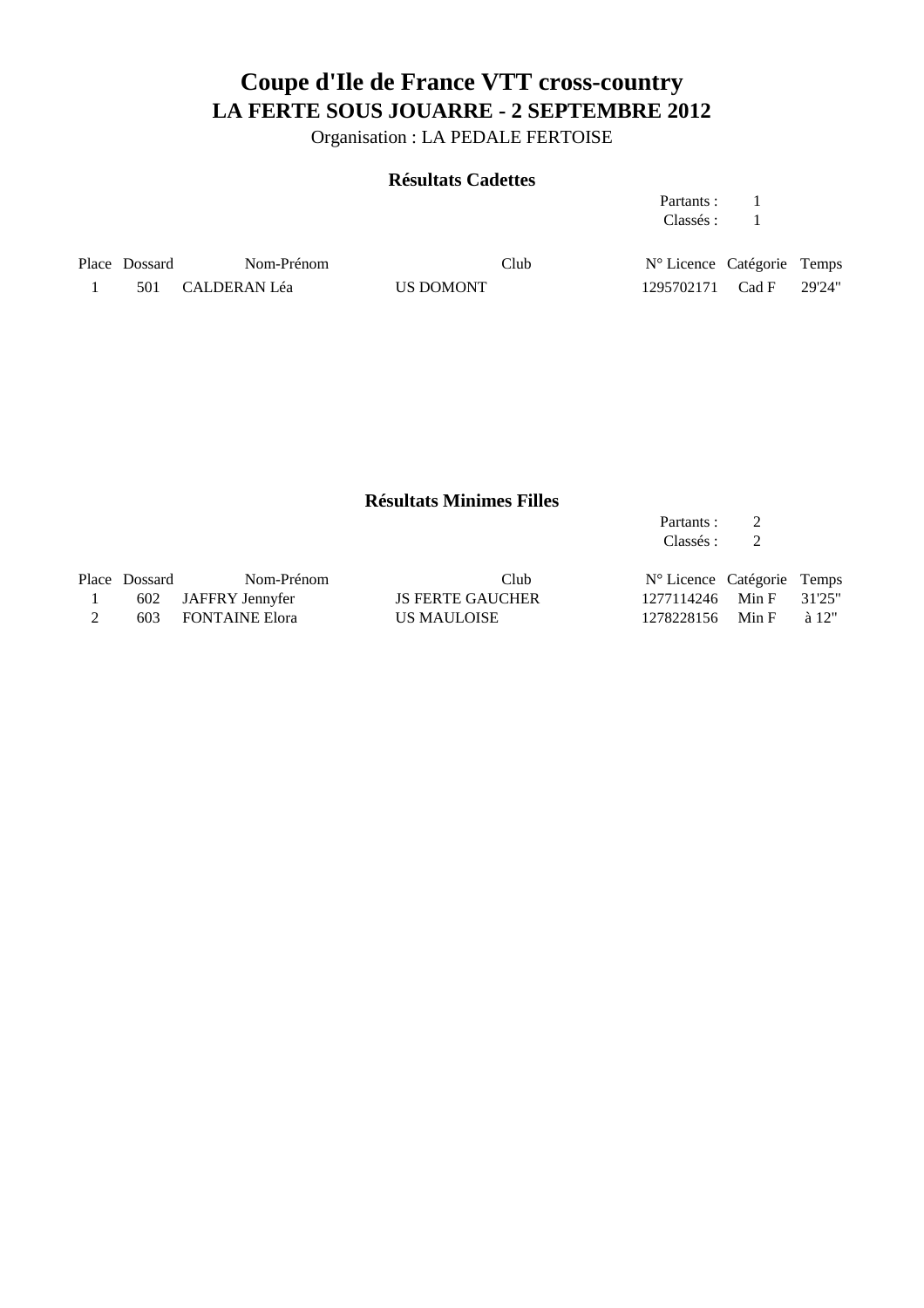Organisation : LA PEDALE FERTOISE

### **Résultats Cadets**

Partants : 16<br>Classés : 16 Classés :

| Place<br>Dossard | Nom-Prénom                 | Club                         |            |     | Temps                |
|------------------|----------------------------|------------------------------|------------|-----|----------------------|
| 554              | <b>ABAUZIT</b> Lucas       | <b>JS FERTE GAUCHER</b>      | 1277114326 | Cad | 47'28"               |
| 553              | <b>MORAND Guillaume</b>    | <b>BIKERS NOISY LE GRAND</b> | 1293507048 | Cad | $\hat{a}$ 49"        |
| 563              | <b>SVEHLA Yohan</b>        | <b>US MAULOISE</b>           | 1278228193 | Cad | $\lambda$ 53"        |
| 557              | <b>GONTIER Lucas</b>       | <b>LA PEDALE FERTOISE</b>    | 1277102187 | Cad | à 2'24"              |
| 551              | <b>GALOIS Maxime</b>       | <b>US DOMONT</b>             | 1295702173 | Cad | à 2'51"              |
| 566              | <b>PLOUZE Thomas</b>       | <b>US MAULOISE</b>           | 1278228253 | Cad | à 3'00"              |
| 552              | <b>POITEVIN Robin</b>      | <b>TEAM VTT MAISSE</b>       | 1291325046 | Cad | $a$ 4'41"            |
| 555              | PARMENTIER Hugo            | <b>BIKERS NOISY LE GRAND</b> | 1293507196 | Cad | a 5'17"              |
| 561              | <b>MENGUY Loïc</b>         | <b>JS FERTE GAUCHER</b>      | 1277114181 | Cad | $\lambda$ 6'26"      |
| 564              | <b>GARYGA Baptiste</b>     | <b>US MAULOISE</b>           | 1278228042 | Cad | a 7'17''             |
| 562              | <b>SUCHOKI Romain</b>      | NL.                          |            | Cad | à 12'36"             |
| 558              | <b>OSADNIK Alvin</b>       | <b>CC MENNECY VILLEROY</b>   | 1291329017 | Cad | $\lambda$ 15'11"     |
| 567              | <b>LARANJEIRA Valentin</b> | NL                           |            | Cad | à 15'57"             |
| 556              | <b>GIRAULT</b> Quentin     | <b>TEAM VTT MAISSE</b>       | 1291325050 | Cad | à 17'03"             |
| 560              | <b>LESACHEY Lucas</b>      | <b>US METRO TRANSPORTS</b>   | 1275024130 | Cad | à 17'17"             |
| 565              | <b>PACARY Gauthier</b>     | <b>US MAULOISE</b>           | 1278228115 | Cad | à 21'39"             |
|                  |                            |                              |            |     | N° Licence Catégorie |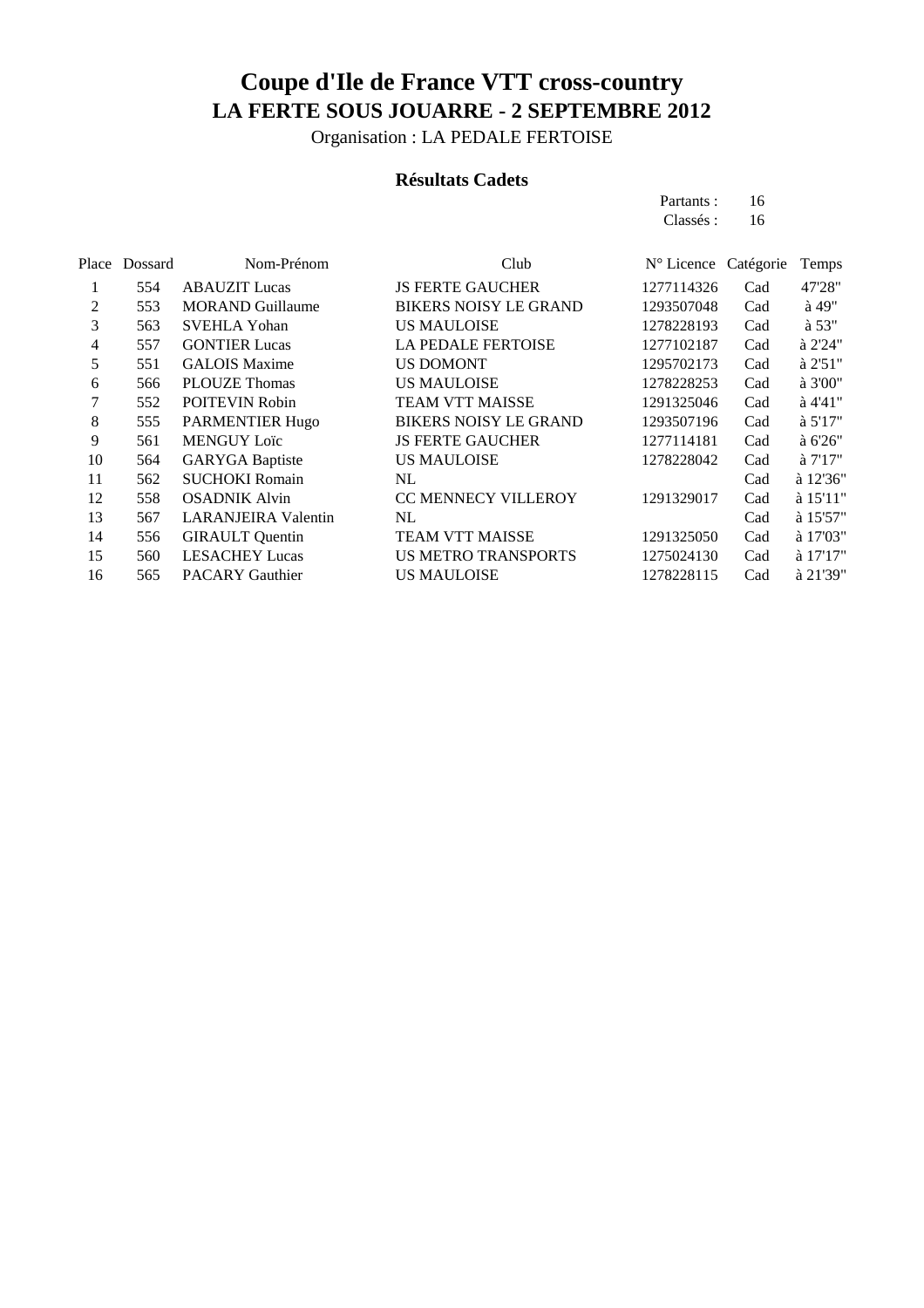Organisation : LA PEDALE FERTOISE

### **Résultats Juniors**

| Partants: | 8 |
|-----------|---|
| Classés : |   |

|   | Place Dossard | Nom-Prénom             | Club                          | $N^{\circ}$ Licence Catégorie |     | Temps   |
|---|---------------|------------------------|-------------------------------|-------------------------------|-----|---------|
|   | 352           | <b>MIRAMON Pierre</b>  | <b>ARGENTEUIL VS 95</b>       | 1295708225                    | Jun | 1:32:30 |
| 2 | 354           | <b>CASTILLO</b> Victor | <b>UCM VENEUX LES SABLONS</b> | 1277142036                    | Jun |         |
|   | 351           | <b>THIEBAULT Robin</b> | <b>US MELUNAISE</b>           | 1277112107                    | Jun |         |
| 4 | 358           | RASTODER Kévin         | <b>US MAULOISE</b>            | 1278228236                    | Jun |         |
| 5 | 353           | RAVENEL Benoit         | <b>US METRO TRANSPORTS</b>    | 12750274015                   | Jun |         |
| 6 | 355           | <b>CLABAUT</b> Sulivan | <b>BIKERS NOISY LE GRAND</b>  | 1293507213                    | Jun |         |
|   | 357           | <b>MALESYS</b> Vincent | <b>BIKERS NOISY LE GRAND</b>  | 1293507257                    | Jun |         |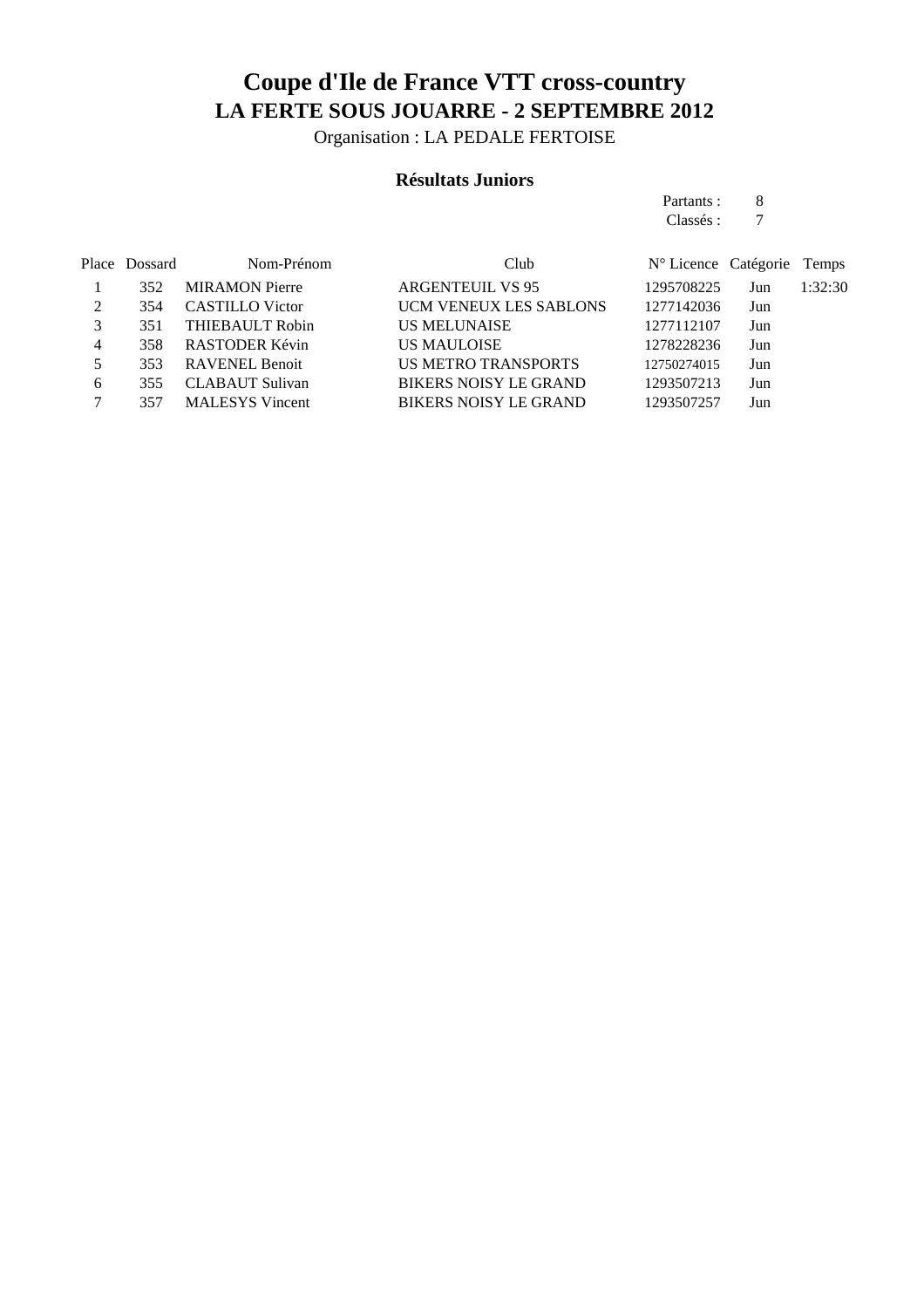Organisation : LA PEDALE FERTOISE

### **Résultats Seniors et Juniors Féminines**

Partants : 4<br>Classés : 4 Classés : 4

|                | Place Dossard | Nom-Prénom            | Club                                 | $N^{\circ}$ Licence Catégorie Temps |                 |  |
|----------------|---------------|-----------------------|--------------------------------------|-------------------------------------|-----------------|--|
|                |               | 423 TEMPORELLI Karine | CSM VILLENEUVE LA GARENNE 1292420092 |                                     | Sen F $1:17:30$ |  |
|                |               | 451 STUMPF Fanny      | <b>LA PEDALE FERTOISE</b>            | 1277102087 Jun F à 14'12"           |                 |  |
| 3              |               | 422 PITTIA Chrystelle | <b>ES PERSANAISE</b>                 | 1295717243                          | Sen F           |  |
| $\overline{4}$ |               | 421 LEGROS Angeline   | LES BLEUS DE FRANCE                  | 1292402101                          | Sen F           |  |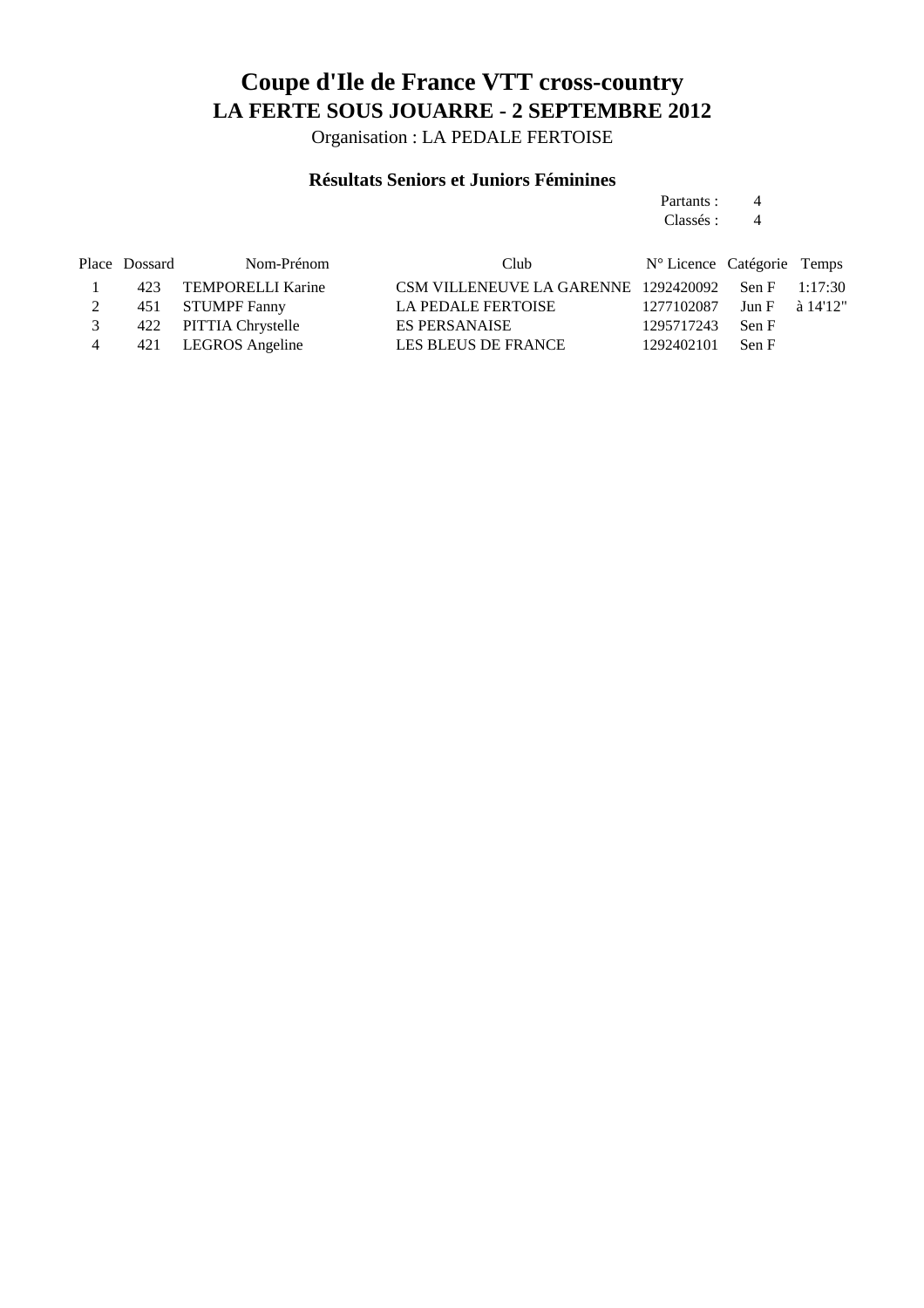Organisation : LA PEDALE FERTOISE

### **Résultats Espoirs**

| Partants : | 8 |
|------------|---|
| Classés :  | 6 |

|   | Place Dossard | Nom-Prénom                    | Club                   | N° Licence Catégorie Temps |     |         |
|---|---------------|-------------------------------|------------------------|----------------------------|-----|---------|
|   | 104           | <b>BOURDEVAIRE Jean-Louis</b> | <b>US DOMONT</b>       | 1295702144                 | Esp | 1:51:35 |
|   | 102           | <b>NOGUEIRA Romain</b>        | <b>US DOMONT</b>       | 1295702168                 | Esp |         |
|   | 101           | N'GUYEN Maxime                | <b>US DOMONT</b>       | 1295702162                 | Esp |         |
| 4 | 107           | FOYE Kévin                    | <b>AS CHELLES</b>      | 1277108059                 | Esp |         |
|   | 109           | <b>VANHAEREN Bastien</b>      | <b>AS CHELLES</b>      | 1277108116                 | Esp |         |
| 6 | 108           | MAJA Benjamin                 | EC BOUCLES DE LA MARNE | 1277126002                 | Esp |         |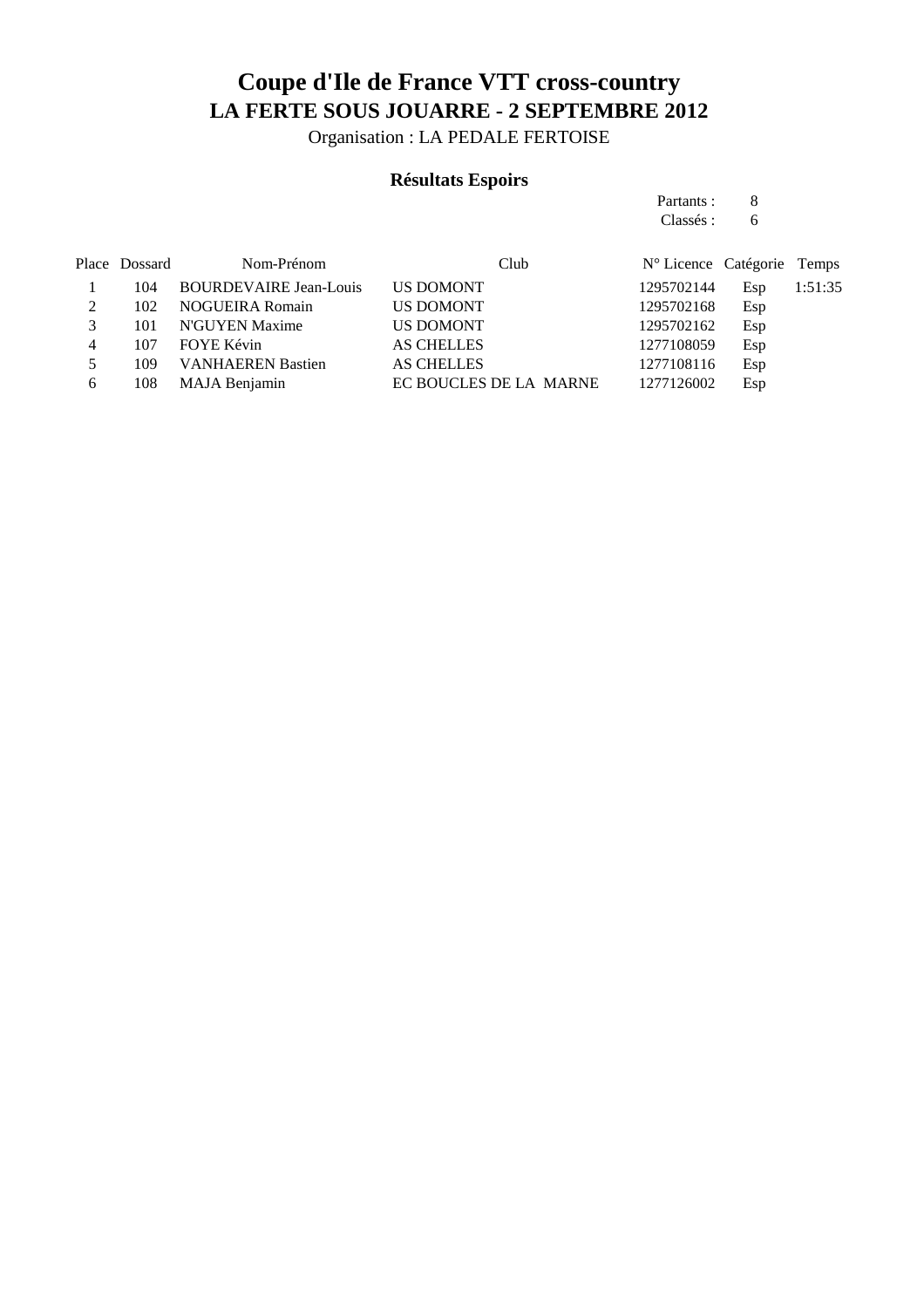Organisation : LA PEDALE FERTOISE

#### **Résultats Seniors**

| Partants: | 11 |
|-----------|----|
| Classés : | 8  |

|   | Place Dossard | Nom-Prénom                    | Club                       | N° Licence Catégorie Temps |     |         |
|---|---------------|-------------------------------|----------------------------|----------------------------|-----|---------|
|   | 10            | <b>MALESYS</b> Florian        | NL                         |                            | Sen | 1:54:18 |
|   | 11            | DUMOULIN Jérémy               | NL                         |                            | Sen |         |
|   |               | <b>LEGROS</b> Thomas          | <b>LES BLEUS DE FRANCE</b> | 1292402002                 | Sen |         |
| 4 | 9             | <b>BOBLIQUE Arnaud</b>        | EC CHATEAU THIERRY         | 1902097222                 | Sen |         |
|   | 4             | <b>CLUZET</b> Geoffray        | <b>THOMERY VTT</b>         | 1277141049                 | Sen |         |
| 6 | 8             | <b>PITTIA Emmanuel</b>        | <b>ES PERSANAISE</b>       | 1295717246                 | Sen |         |
|   |               | <b>LEGROS Thibault</b>        | LES BLEUS DE FRANCE        | 1292402096                 | Sen |         |
| 8 | 3             | <b>MAHEUX JOURET Geoffroy</b> | <b>TEAM VTT MAISSE</b>     | 1291325001                 | Sen |         |
|   |               |                               |                            |                            |     |         |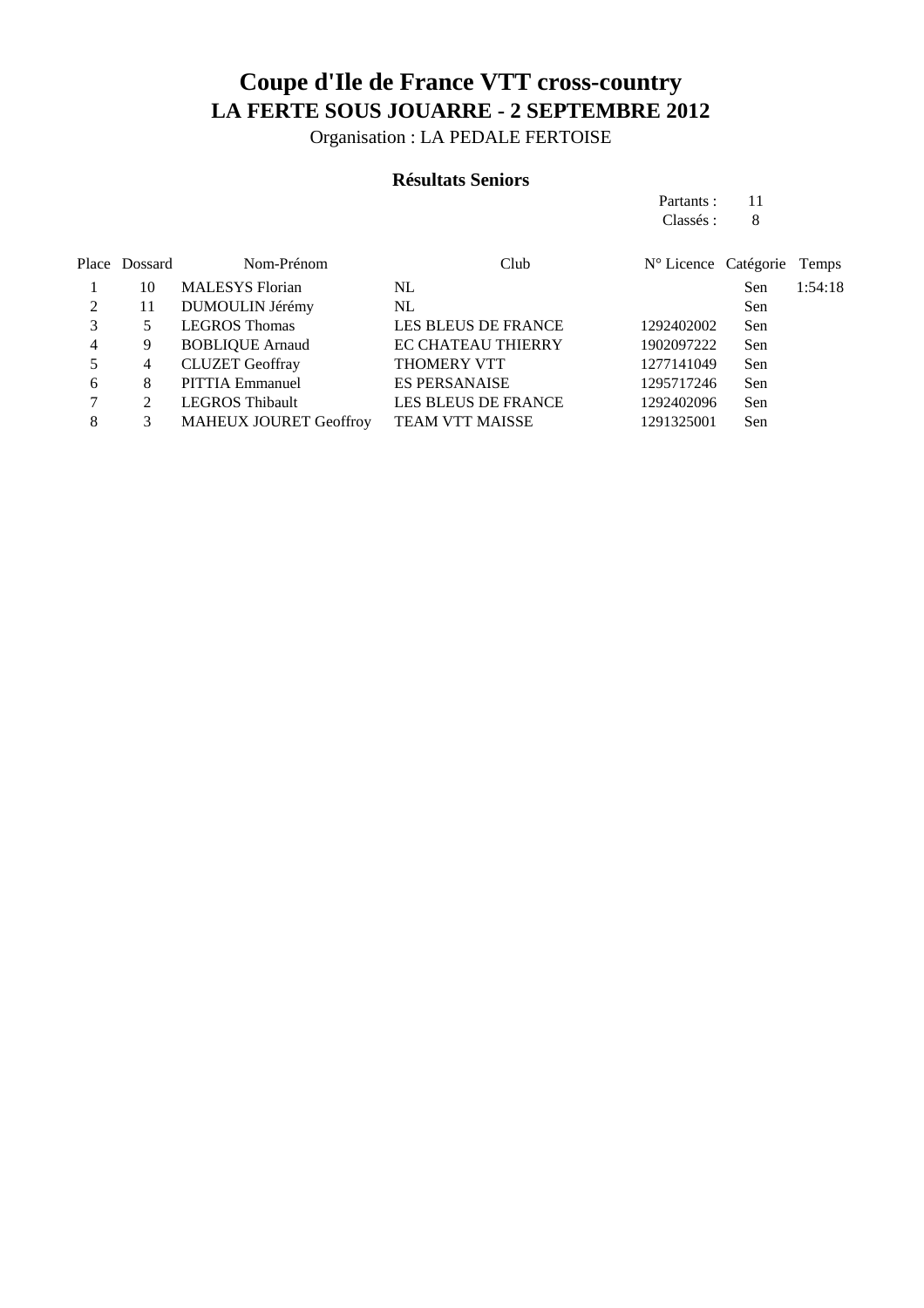Organisation : LA PEDALE FERTOISE

### **Résultats Masters 1 et 2**

Partants : 27<br>Classés : 23 Classés :

|    | Place Dossard | Nom-Prénom                  | Club                         | N° Licence Catégorie Temps    |              |  |
|----|---------------|-----------------------------|------------------------------|-------------------------------|--------------|--|
| 1  | 204           | <b>CHARTIER Cédric</b>      | LES BLEUS DE FRANCE          | 1292402008 Master 1/2 1:48:05 |              |  |
| 2  | 214           | PERROCHON Cyril             | LES BLEUS DE FRANCE          | 1292402121 Master 1/2         |              |  |
| 3  | 225           | <b>MAGNE Virgil</b>         | NL                           |                               | Master $1/2$ |  |
| 4  | 222           | <b>OLLIVIER Frédéric</b>    | UC VITRY FIGNICOURT          | 0751073103 Master 1/2         |              |  |
| 5  | 230           | LE BOURHIS Fabien           | <b>ARGENTEUIL VS 95</b>      | 1295708017 Master 1/2         |              |  |
| 6  | 207           | <b>COLIN Loïc</b>           | UCM VENEUX LES SABLONS       | 1277142026 Master 1/2         |              |  |
| 7  | 227           | <b>BOUR Renaud</b>          | NL                           |                               | Master 1/2   |  |
| 8  | 229           | <b>NARI</b> Olivier         | AS CORBEIL ESSONNES          | 1291302340 Master 1/2         |              |  |
| 9  | 206           | <b>ATZERT</b> Alexandre     | <b>BIKERS NOISY LE GRAND</b> | 1293507098 Master 1/2         |              |  |
| 10 | 201           | <b>BABAULT</b> Christophe   | LES BLEUS DE FRANCE          | 1292402116 Master 1/2         |              |  |
| 11 | 209           | <b>CARREIRA Jean-Pierre</b> | <b>BIKERS NOISY LE GRAND</b> | 1293507074 Master 1/2         |              |  |
| 12 | 202           | MILLOT Christophe           | <b>US DOMONT</b>             | 1295702170 Master 1/2         |              |  |
| 13 | 203           | FERNANDES José              | US DOMONT                    | 1295702080 Master 1/2         |              |  |
| 14 | 226           | <b>LINDO</b> Michel         | US NEMOURS ST PIERRE         | 1277105246 Master 1/2         |              |  |
| 15 | 213           | <b>BARNEDES</b> Emmanuel    | <b>US METRO TRANSPORTS</b>   | 1275024164 Master 1/2         |              |  |
| 16 | 217           | <b>FRAISSE</b> Arnaud       | US DOMONT                    | 1295702170 Master 1/2         |              |  |
| 17 | 210           | <b>COLLARD J Christophe</b> | <b>ES PERSANAISE</b>         | 1295717244 Master 1/2         |              |  |
| 18 | 208           | <b>SCHWARTZ Julien</b>      | <b>BIKERS NOISY LE GRAND</b> | 1293507189 Master 1/2         |              |  |
| 19 | 211           | <b>THEVENIN Fabrice</b>     | LA PEDALE FERTOISE           | 1277102077 Master 1/2         |              |  |
| 20 | 216           | <b>MARTINIE Florent</b>     | <b>BIKERS NOISY LE GRAND</b> | 1293507253 Master 1/2         |              |  |
| 21 | 228           | <b>MULLER Christophe</b>    | TO BE SPORT                  | 0349283047 Master 1/2         |              |  |
| 22 | 223           | LEROUY Frédérick            | NL                           |                               | Master $1/2$ |  |
| 23 | 220           | <b>ROLLET Sebastien</b>     | <b>RETZ BIKE CLUB</b>        | 1902100002 Master 1/2         |              |  |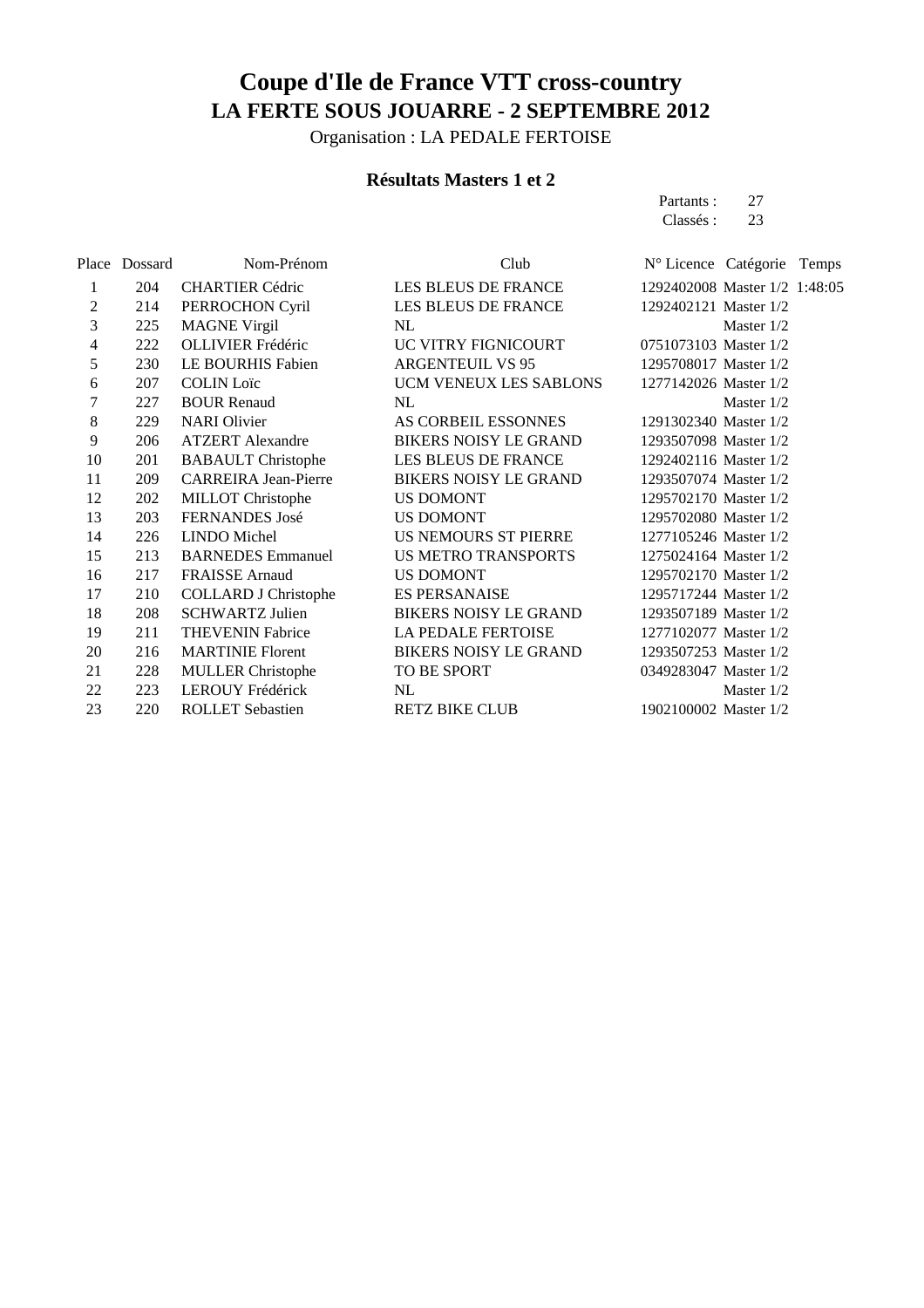Organisation : LA PEDALE FERTOISE

### **Résultats Masters 3-4-5**

Partants : 49<br>Classés : 42 Classés :

|                          | Place Dossard | Nom-Prénom                          | Club                         | N° Licence Catégorie          | Temps |
|--------------------------|---------------|-------------------------------------|------------------------------|-------------------------------|-------|
| 1                        | 311           | <b>DELDIN</b> Stephane              | <b>ESC MEAUX</b>             | 1277101103 Master 3/4 1:32:30 |       |
| 2                        | 306           | <b>POITEVIN Francis</b>             | TEAM VTT MAISSE              | 1291325054 Master 3/4         |       |
| 3                        | 301           | PAUCHARD Stéphane                   | <b>ESC MEAUX</b>             | 1277101266 Master 3/4         |       |
| $\overline{\mathcal{L}}$ | 363           | PACHOT Jean-Philippe                | NL                           | Master 5                      |       |
| 5                        | 333           | PACHOT Stéphane                     | EC MORSANG SUR ORGE          | Master 5                      |       |
| 6                        | 313           | <b>BREHIER Hugues</b>               | EC MONTGERON VIGNEUX         | 1291307001 Master 3/4         |       |
| 7                        | 349           | <b>DUPRESSOIR Franck</b>            | NL                           | Master 3/4                    |       |
| 8                        | 330           | <b>GRANGE Jean-Claude</b>           | <b>JS FERTE GAUCHER</b>      | 1277114096 Master 5           |       |
| 9                        | 339           | <b>CHAPELIN Thierry</b>             | <b>RETZ BIKE CLUB</b>        | 1902100003 Master 3/4         |       |
| 10                       | 335           | DE BIEVRE Pascal                    | EC BOUCLES DE LA MARNE       | 1277126133 Master 5           |       |
| 11                       | 303           | <b>LELONG Olivier</b>               | LA PEDALE FERTOISE           | 1277102167 Master 3/4         |       |
| 12                       | 307           | <b>PARMENTIER Franck</b>            | <b>BIKERS NOISY LE GRAND</b> | 1293507203 Master 3/4         |       |
| 13                       | 327           | <b>BULLIOT</b> Jean-Michel          | EC MONTGERON VIGNEUX         | 1291307189 Master 5           |       |
| 14                       | 338           | <b>PORTIER Eric</b>                 | NL                           | Master 3/4                    |       |
| 15                       | 314           | CASTILLO Pascal-Frédéric            | UCM VENEUX LES SABLONS       | 1277142025 Master 3/4         |       |
| 16                       | 302           | <b>CHABOT</b> Jean-François         | UCM VENEUX LES SABLONS       | 1277142032 Master 3/4         |       |
| 17                       | 309           | <b>LE MOAL Yannick</b>              | <b>EC MORSANG</b>            | 1291339006 Master 3/4         |       |
| 18                       | 304           | <b>LABARRE</b> Christophe           | <b>CS BRETIGNY</b>           | 1291347001 Master 3/4         |       |
| 19                       | 328           | <b>BAILLEUL Michel</b>              | <b>US METRO TRANSPORTS</b>   | 1275024165 Master 5           |       |
| 20                       | 332           | <b>BATAILLE Marc</b>                | <b>RETZ BIKE CLUB</b>        | 1902100003 Master 5           |       |
| 21                       | 329           | <b>LHUISSIER Gilbert</b>            | LES BLEUS DE FRANCE          | 1292402107 Master 5           |       |
| 22                       | 336           | <b>DAIRE</b> Francis                | NL                           | Master 3/4                    |       |
| 23                       | 362           | <b>DANNEAU</b> Philippe             | NL                           | Master 5                      |       |
| 24                       | 341           | <b>CLOGNIER Eddy</b>                | NL                           | Master 3/4                    |       |
| 25                       | 318           | <b>COUTANT Christophe</b>           | <b>BIKERS NOISY LE GRAND</b> | 1293507173 Master 3/4         |       |
| 26                       | 350           | <b>PARIS Richard</b>                | PEDALE COMBS LA VILLAISE     | 1277104124 Master 3/4         |       |
| 27                       | 340           | <b>DESTREL Sylvain</b>              | <b>NL</b>                    | Master 3/4                    |       |
| 28                       | 312           | <b>CHABANAUD Ludovic</b>            | <b>US METRO TRANSPORTS</b>   | 1275024264 Master 3/4         |       |
| 29                       | 322           | <b>BOCQUILLON Eric</b>              | <b>AC B REIMS</b>            | 0751013035 Master3/4          |       |
| 30                       | 346           | <b>CASSAGNADE</b> Christophe        | NL                           | Master 3/4                    |       |
| 31                       | 348           | <b>DEBRUYNE Laurent</b>             | NL                           | Master 3/4                    |       |
| 32                       | 337           | <b>LIGNIER Pascal</b>               | <b>NL</b>                    | Master 5                      |       |
| 33                       | 305           | <b>HANDJIAN Pierre</b>              | <b>BIKERS NOISY LE GRAND</b> | 1293507149 Master 3/4         |       |
| 34                       | 317           | <b>OSADNIK Alain</b>                | CC MENNECY VILLEROY          | 1291329016 Master 3/4         |       |
| 35                       | 315           | GAGNADOUX Jean-Christophe ESC MEAUX |                              | 1277101292 Master3/4          |       |
| 36                       | 316           | COSTA DA SILVA Luis                 | <b>BIKERS NOISY LE GRAND</b> | 1293507272 Master 3/4         |       |
| 37                       | 343           | <b>CLABAUT</b> Marc                 | <b>BIKERS NOISY LE GRAND</b> | 1293507109 Master 3/4         |       |
| 38                       | 319           | <b>STUMPF Franck</b>                | <b>LA PEDALE FERTOISE</b>    | 1277102022 Master 3/4         |       |
| 39                       | 347           | <b>NOEL Franck</b>                  | <b>LES KOYOTES</b>           | 1275003006 Master 3/4         |       |
| 40                       | 323           | PILLON Jean-François                | LA PEDALE FERTOISE           | 1277102207 Master3/4          |       |
| 41                       | 324           | PROFIT Serge                        | <b>LA PEDALE FERTOISE</b>    | 1277102128 Master3/4          |       |
| 42                       | 345           | <b>GUERIN Philippe</b>              | NL                           | Master 3/4                    |       |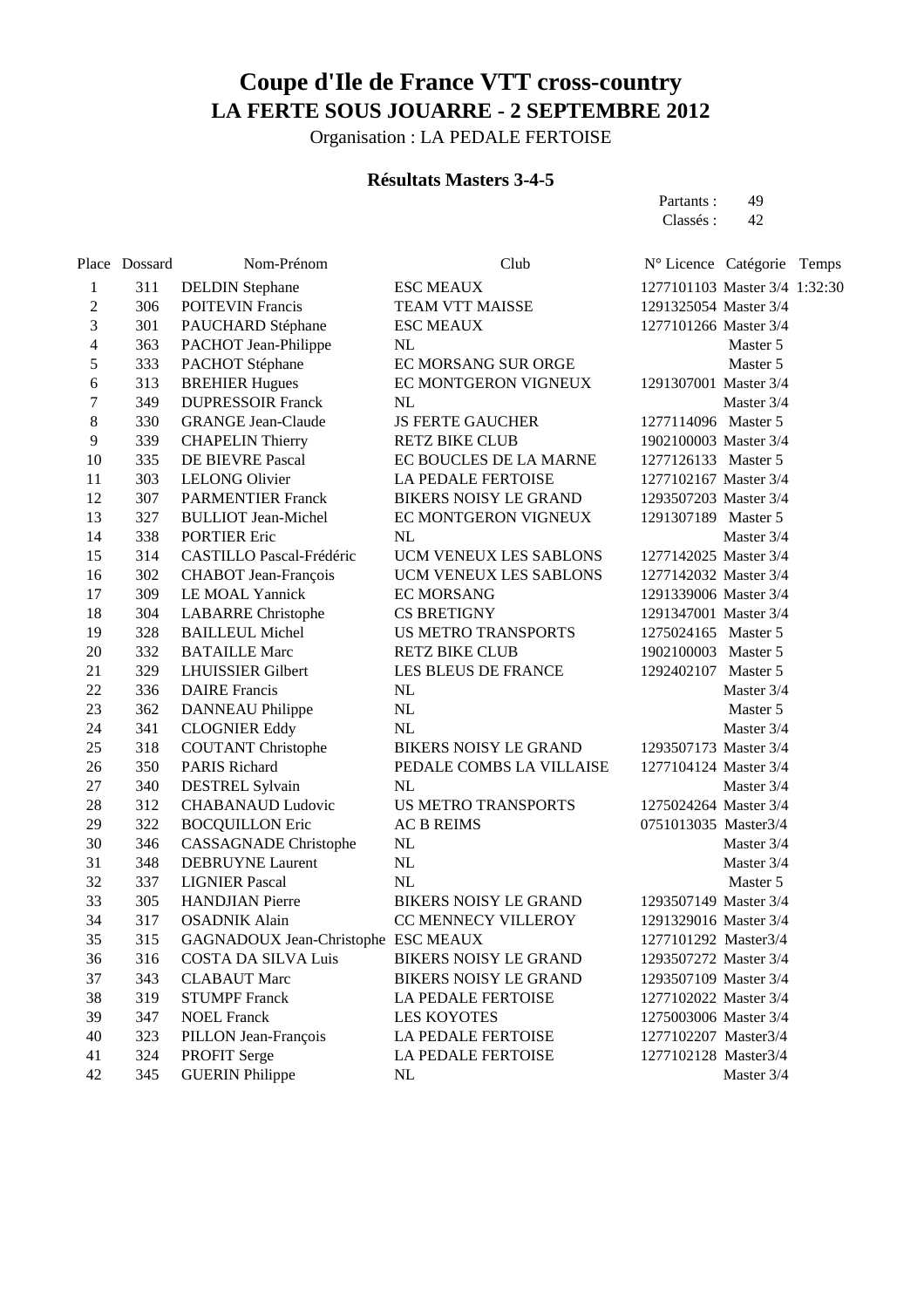Organisation : LA PEDALE FERTOISE

### **Résultats Tandems**

Partants : 6<br>Classés : 6 Classés :

| Place Dossard | Nom-Prénom              | Club                       | N° Licence Catégorie Temps |     |         |
|---------------|-------------------------|----------------------------|----------------------------|-----|---------|
|               | 401a ROCHA Serge        | <b>LES BLEUS DE FRANCE</b> | 1292402115                 | Tan | 1:25:10 |
|               | 401b SARTORI Laurent    | LES BLEUS DE FRANCE        | 1292402103                 | Tan |         |
|               | 403a LE CLAINCHE Jimmy  | <b>US DOMONT</b>           | 1295702076                 | Tan |         |
|               | 403b BOURDEVAIRE Julien | US DOMONT                  | 1295702118                 | Tan |         |
| 402a          | <b>BIARNE Alain</b>     | EC BOUCLES DE LA MARNE     | 1277126143                 | Tan |         |
| 402b          | <b>BIARNE Marc</b>      | ANNECY CC                  | 2474009136                 | Tan |         |